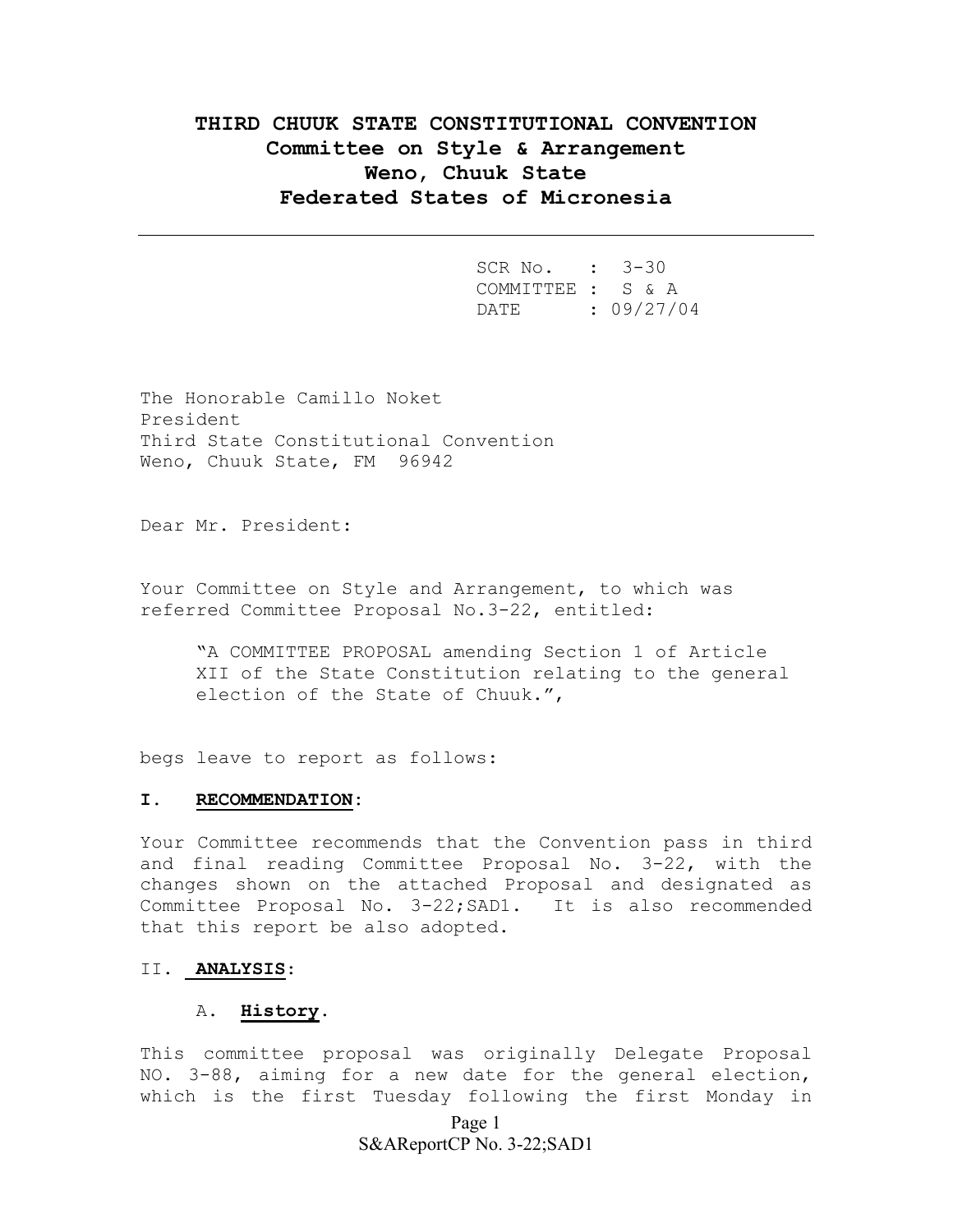July, and if, for a good cause, it is not held on that date, another date set by statute will prevail.

# B. **Findings**.

Your committee finds it, as a matter of arrangement, that it might be best that this proposal and Committee Proposals Nos. 3-38 and 3-39 be combined together, using this proposal for Subsection (a) which sets the general election to be held every four years on the first Tuesday following the first Monday in July and CP No. 3-38 and CP No. 39 as Subsection (b) under the same section, so that the three election date should take effect together, rather than taking the risk that only one or two, but not all, might be ratified by the voters. It is better that they should be part of the same proposal, rather than be spread out in three different articles in the Constitution.

Additionally, the Convention intends that these changes to election and inauguration dates should take place only if a unicameral legislature provision passes, the Convention may wish to include this proposal (as combined) as part of the unicameral legislature proposals while leaving it a part of Article XII. That way they all would either be ratified together or fail together.

# C. **Amendments**.

With the above discussions on the proposed changes, the attached proposal is reflective of all the amendments being proposed herein, as Committee Proposal No. 3-22;SAD1.

# III. **CONCLUSION**.

Your Committee recommends that the Convention pass this proposal as attached and designated as committee Proposal No. 3-22;SAD1 in third and final reading. It is also recommended that this report be adopted.

Respectfully submitted,

### **STYLE & ARRANGEMENT COMMITTEE:**